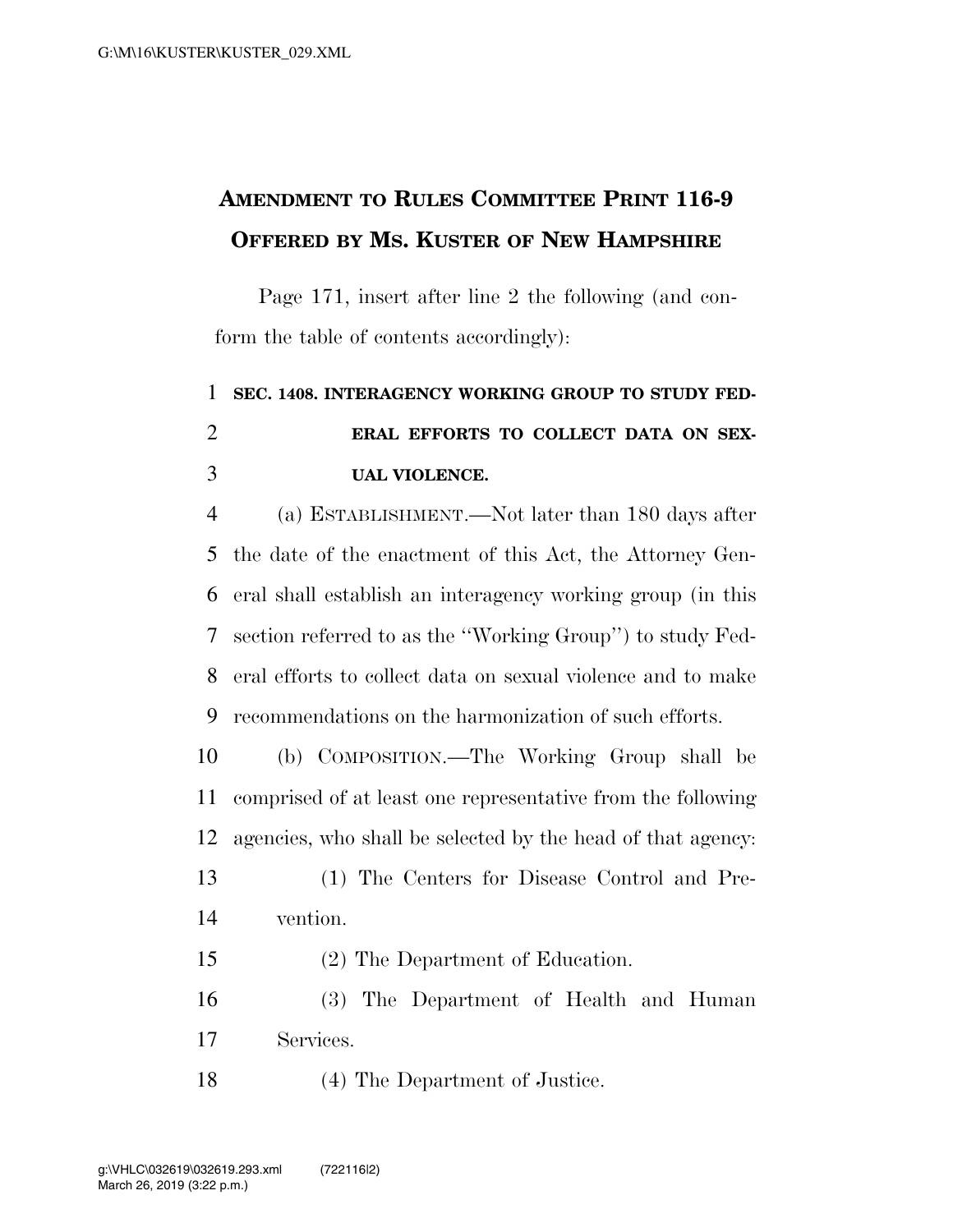(c) DUTIES.—The Working Group shall consider the following:

 (1) What activity constitutes different acts of sexual violence.

 (2) Whether reports that use the same terms for acts of sexual violence are collecting the same data on these acts.

 (3) Whether the context which led to an act of sexual violence should impact how that act is ac-counted for in reports.

 (4) Whether the data collected is presented in a way that allows the general public to understand what acts of sexual violence are included in each measurement.

 (5) Steps that agencies that compile reports re- lating to sexual violence can take to avoid double counting incidents of sexual violence.

 (d) REPORT REQUIRED.—Not later than 2 years after the date of the enactment of this Act, the Working Group shall publish and submit to Congress a report on the following:

(1) The activities of the Working Group.

 (2) Recommendations to harmonize Federal ef-forts to collect data on sexual violence.